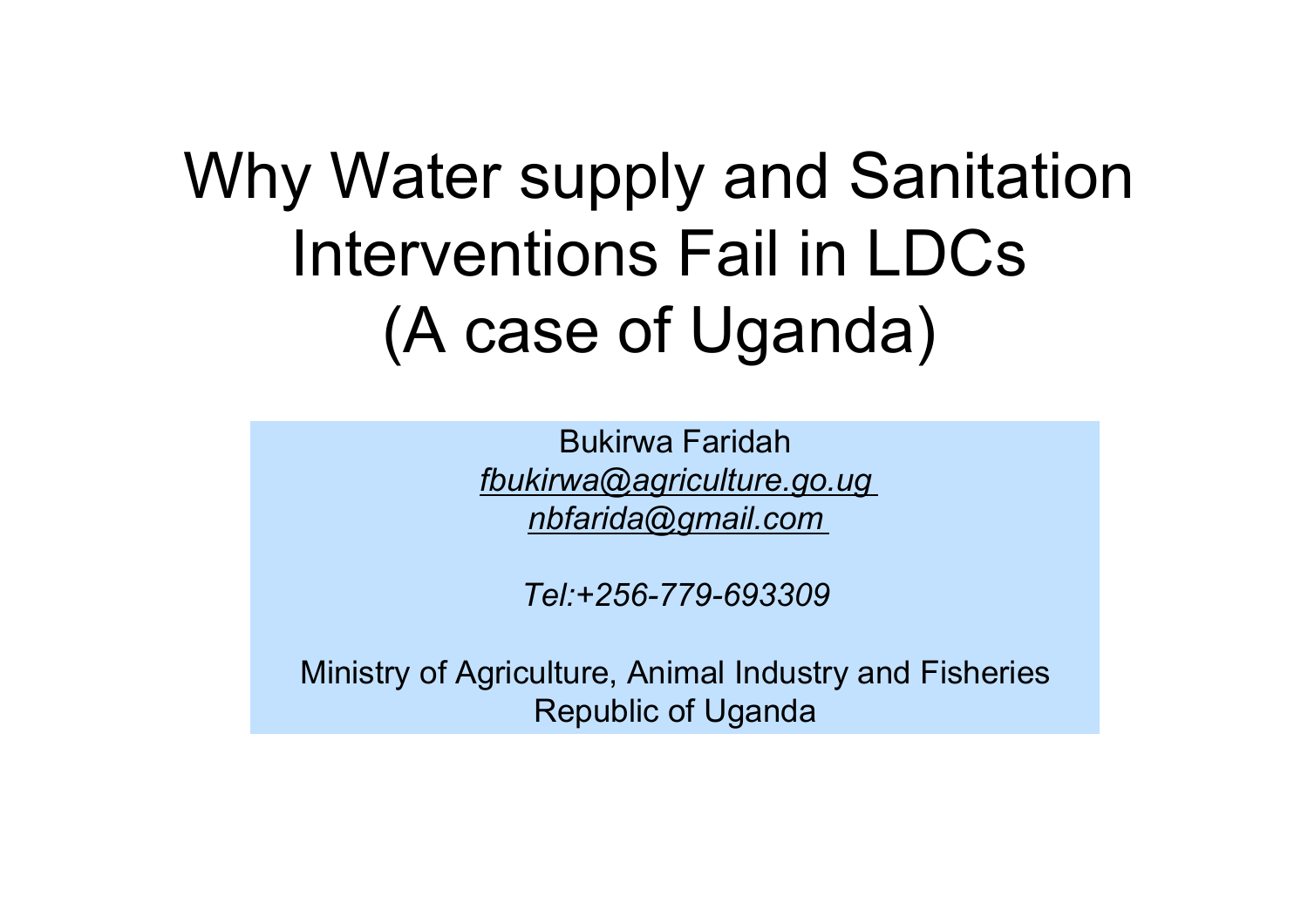## Introduction

- Urban centres with high population growth due to perserved "opportunities"
- Increased pressure on resources including **WSS**
- Capital city poorly located in a wetland: high water table
- Physical planning lagged behind expansion of the cities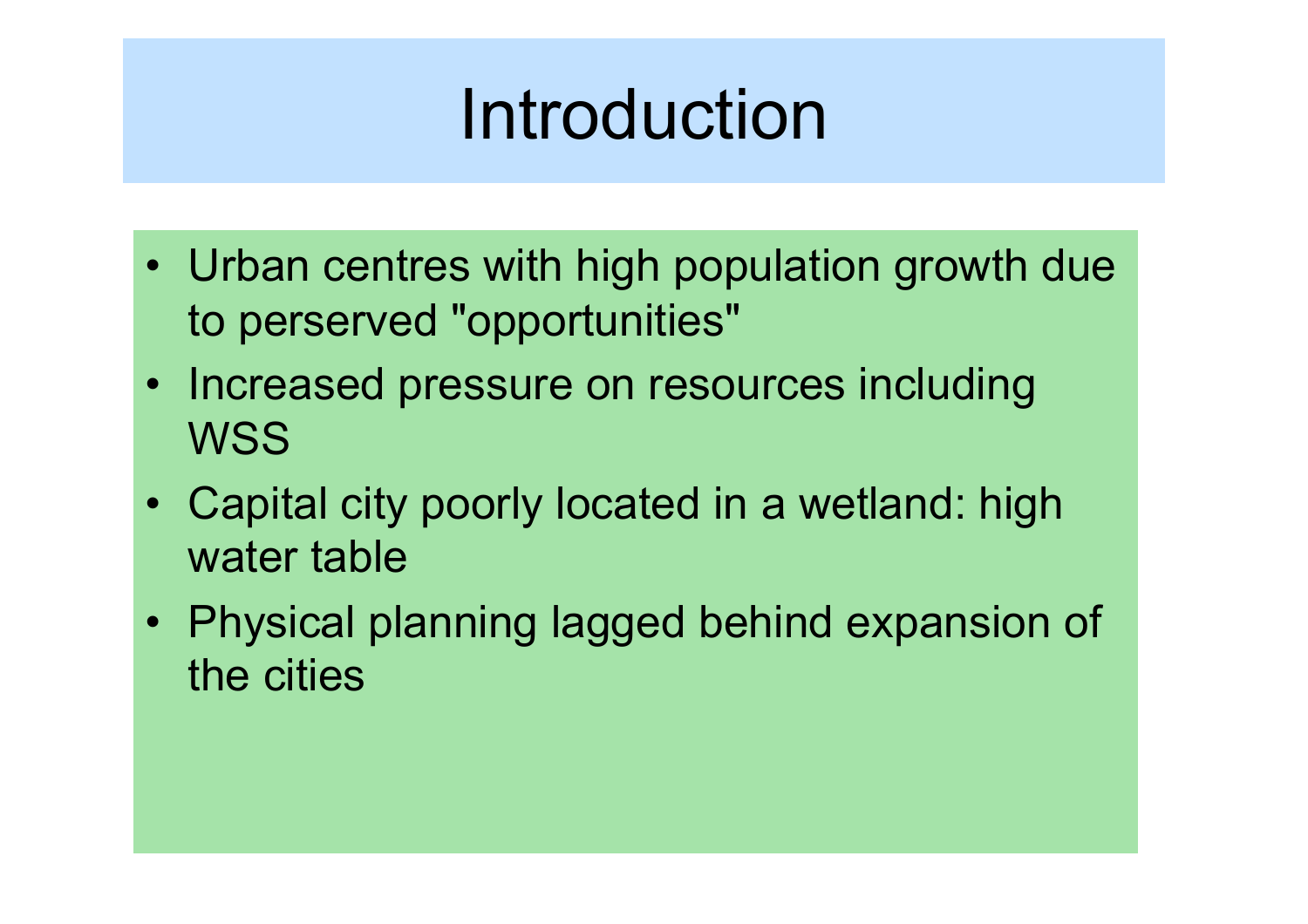Uganda on Achievement of MDGs on Water Supply and Sanitation

- Types of interventions
	- Mainly on-site based technology-driven interventions:
		- Pit-latrines, VIPs, Septic tanks, Ecosan
		- Hand-washing stations
		- "Protected" Wells
		- Stand taps ( that are paid for)
- Cost of piped water at stand taps high
- Research shows safe latrine use in urban cities less than 30%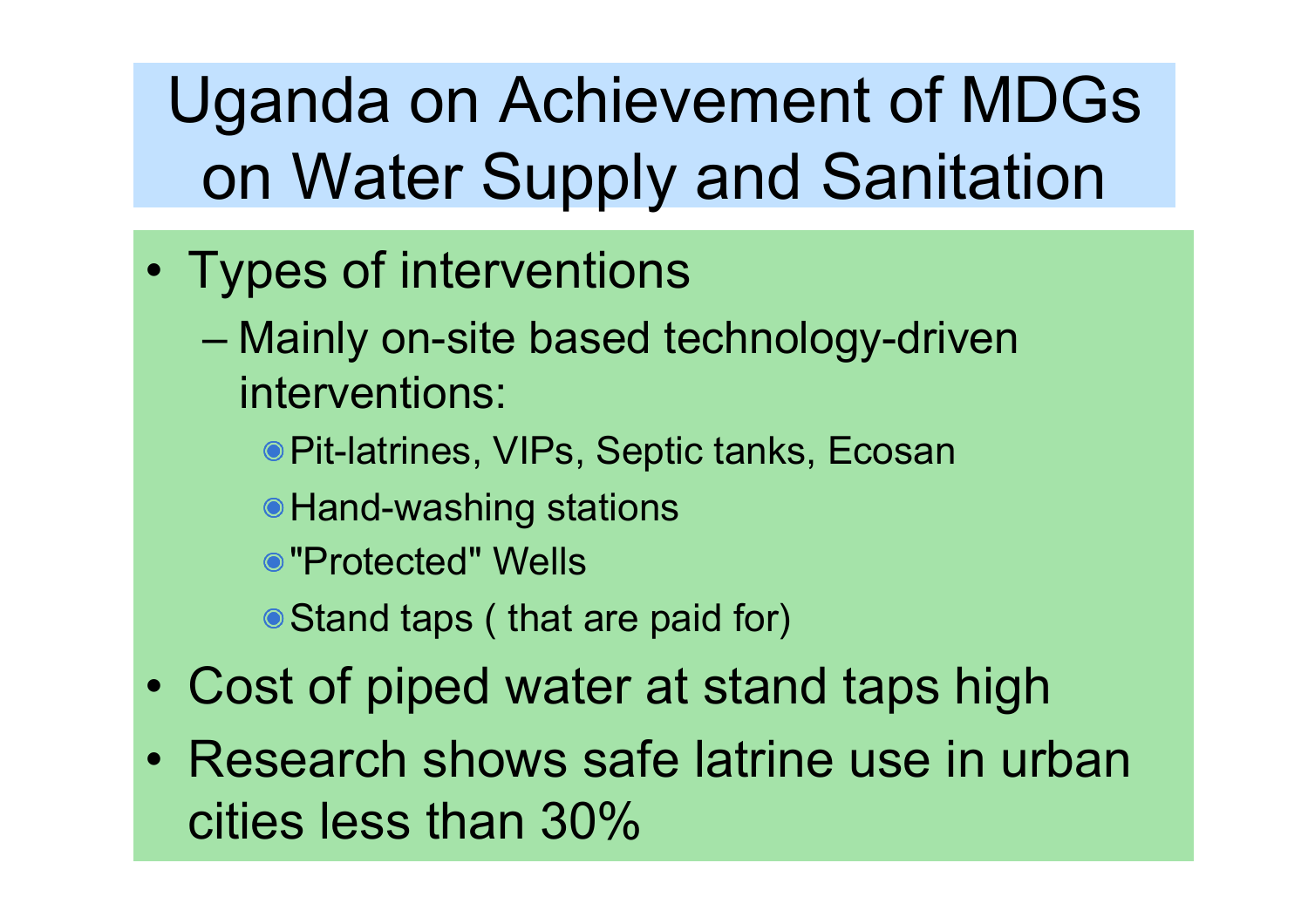Uganda on Achievement of MDGs on Water Supply and Sanitation

- Research showed:
	- *Where international and national agencies implemented more on-site interventions diarrheal disease prevalence was higher*
- Less where Community Based Organisations, NGOs, Youth groups were involved
	- *Higher functional sustainability, acceptability and adoptation*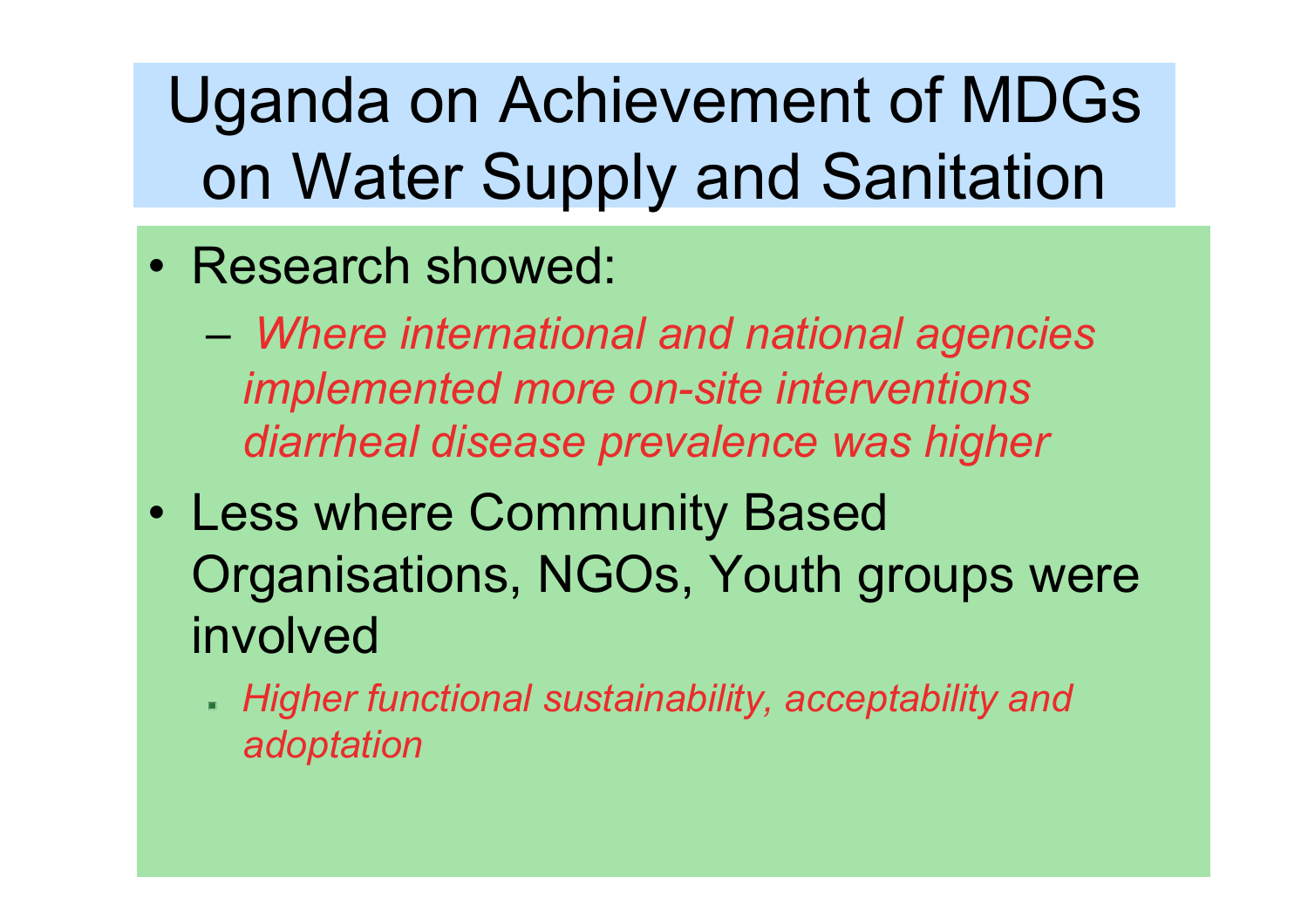## Main Challenges

- Poor financing of local government
- Poor institutional framework
- Lack of a single entity to manage, plans projects and programmes on WSS and waste management
- Socio-political issues
	- Votebank politics
	- Tagging WSS to political favors
	- Cultural beliefs
	- A fear for new technologies
- **► Lack of community participation in planning and** implementation